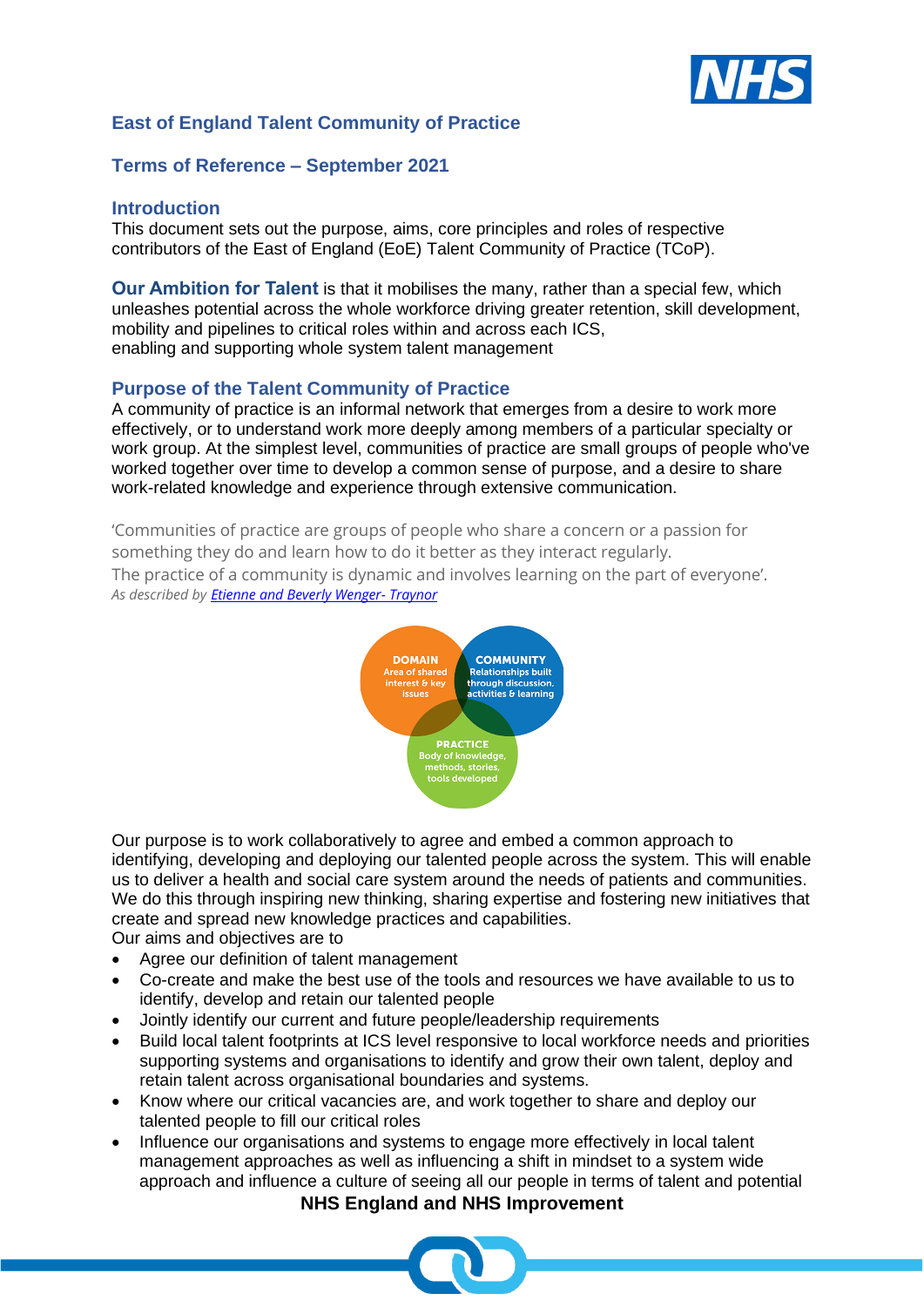# **Our Ways of Working**

Aligned to regional and national talent priorities, the vision of the TCoP is to foster outstanding leadership at every level of the NHS and contribute to shifting local culture that improves lives in local communities.

The activities and work of the Talent Community of practice will support the delivery of the [NHS People Plan](https://www.england.nhs.uk/wp-content/uploads/2020/07/We-Are-The-NHS-Action-For-All-Of-Us-FINAL-March-21.pdf) and the NHS [People Promise](https://www.england.nhs.uk/ournhspeople/online-version/lfaop/our-nhs-people-promise/) operating in line with key elements of the NHS Leadership Compact – our Leadership Way members will:

- Be inclusive, promote equality and diversity and will always challenge discrimination.
- Be kind and treat each other with compassion, courtesy and respect.
- Collaborate with fellow members, forming strong partnerships to achieve the aims and priorities of the community of practice.
- Celebrate success, promote and share best practice and support members to be their best.

## **Our approach:**

- We have an agreed shared purpose which we regular review and update
- We demonstrate our values of inclusive collaborative working and have a mindset of sharing and deploying our talent
- We support the growth and ambitions of our services to our patients across health and social care
- We are non-hierarchical and empower members to make changes take responsibility and for setting our own agendas and running our TCoP
- We make sure agendas and topics for wider discussion are linked to our core work
- We keep up to date with new developments and inspire each other to think differently
- We foster and support new initiatives and by doing so create and spread new knowledge, practices and capabilities as well as creating a safe place to share our successes and learning
- We convene a vibrant, innovative learning community and utilise evidence-based approaches together with responding collectively to our greatest talent management challenges.
- We influence local, regional and national talent management agendas

We make the best use of wide range of communication channels including emails, social media groups, teleconferences and face-to-face events which are co-developed, planned and well facilitated by the community.

#### **Membership**

The members of the TCoP reflect talent leads with responsibility for supporting and implementing talent practices across our local organisations and systems. The community is non-hierarchal and open to members with a vested interest in talent from organisations and systems across the EoE.

#### **Convenors**

The Community of Practice will be convened by the Head of Talent for EoE and the Regional Programme Lead for EoE

#### **Administration support**

The Regional Project Manager and Talent Board Administrator will support all aspects of administration.